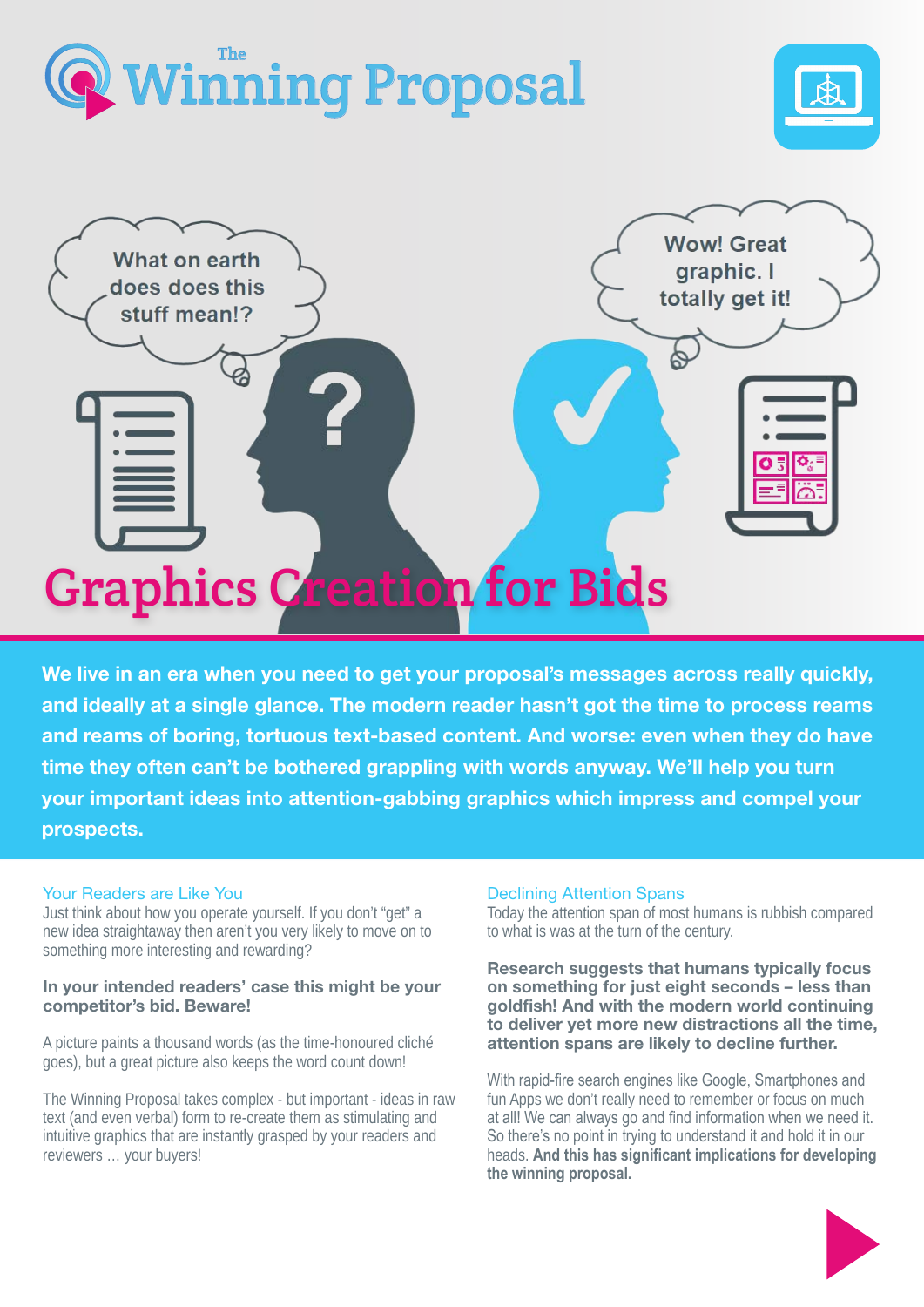

**From us. We have been particularly<br>
<b>Strategy and Marketing Strategy and Marketing Strategy and Director and Bid Controller, DoctorLink They have the ability to take complex ideas and simplify them – so that the audience quickly understands the benefits they will get from us. We have been particularly impressed by the eye-catching graphics created for our**  them – so that the audience quickly understands the<br>benefits they will get from us. We have been particularly<br>impressed by the eye-catching graphics created for our<br>bids.

*Graham Jones, Programme Director and Bid Controller, DoctorLink*

#### Gratuitous Graphics don't Work

Gone are the days when you could throw in a Microsoft Clipart image or a random Shutterstock image to fill in some white space.

Gratuitous graphics don't cut it with readers. They won't study all of your text; and if they don't like your graphics – consciously or sub-consciously - they will zone out and fail to grasp all of the great benefits that you are promising them.

### Why Use Graphics in Proposals?

It's easy to lose your win themes, value proposition and key proposal messages in a morass of heavy, textual content.

A well-crafted graphic, conversely, catches the reader's eye and holds their attention.

Good graphics are compelling, easy to "get" (understand) and communicate your sales messages faster and more efficiently than text on its own is able.

#### When Should I use Graphics?

Whilst a good graphic can "paint a thousand words", graphics alone will not win you the deal.

Outstanding written content remains the underlining prerequisite for proposal success.

The visual elements (colours, photos, graphics, fonts, white space balance, the template used) all help constitute the "icing on the cake".

#### **Without icing you risk the chance of no one picking up your cake and taking a big bite from it.**

And yet a sweet and sugary proposal that is light on content and plausible benefits will not suffice.

So what is the right balance between

textual content and graphical content …

… when should you use graphics?

### 1. Simplifying Complex Concepts

We coach our clients to simplify as far as possible. But the RFP issuer may be demanding a level of detail that cannot be simplified without your concepts and solutions being reduced to the trivial.

**Simplify as far as possible, then use the right graphic alongside your text to guide your reader, step-by-step, through the concept.**

### 2. Functional Overviews

This applies particularly when you are obliged to describe detailed functional aspects of your solution.

Your solution's functions can be brought to life with diagrams, images, process flows and screenshots. Graphics bring your solution off the printed page and to life in the minds of readers, adding genuine credibility to your bid.

### 3. Iconic Content Enhancement

The use of icons and logos has grown exponentially in the digital era. Have you ever asked yourself why? It's because a simple graphic (icon) is quickly associated with an idea in the mind of your reader. A light bulb, for instance, can be used to mean innovation. Thus a small graphical device comes to stand for a company – yours! - renowned for helping clients with new and exciting ideas to give them a powerful competitive advantage.

**Even simple graphics enhance content and allow you to repeat important ideas – including win themes – throughout your proposal without having to repeat text over and over.**

#### 4. Data Illustration

Arguably the area most deserving of graphical TLC (tender loving care) is data.

Sure, occasionally one of your readers will have doctorate in statistics or astrophysics and will be able to grasp the meaning of complex raw data sets with just a minimum of accompanying explanatory

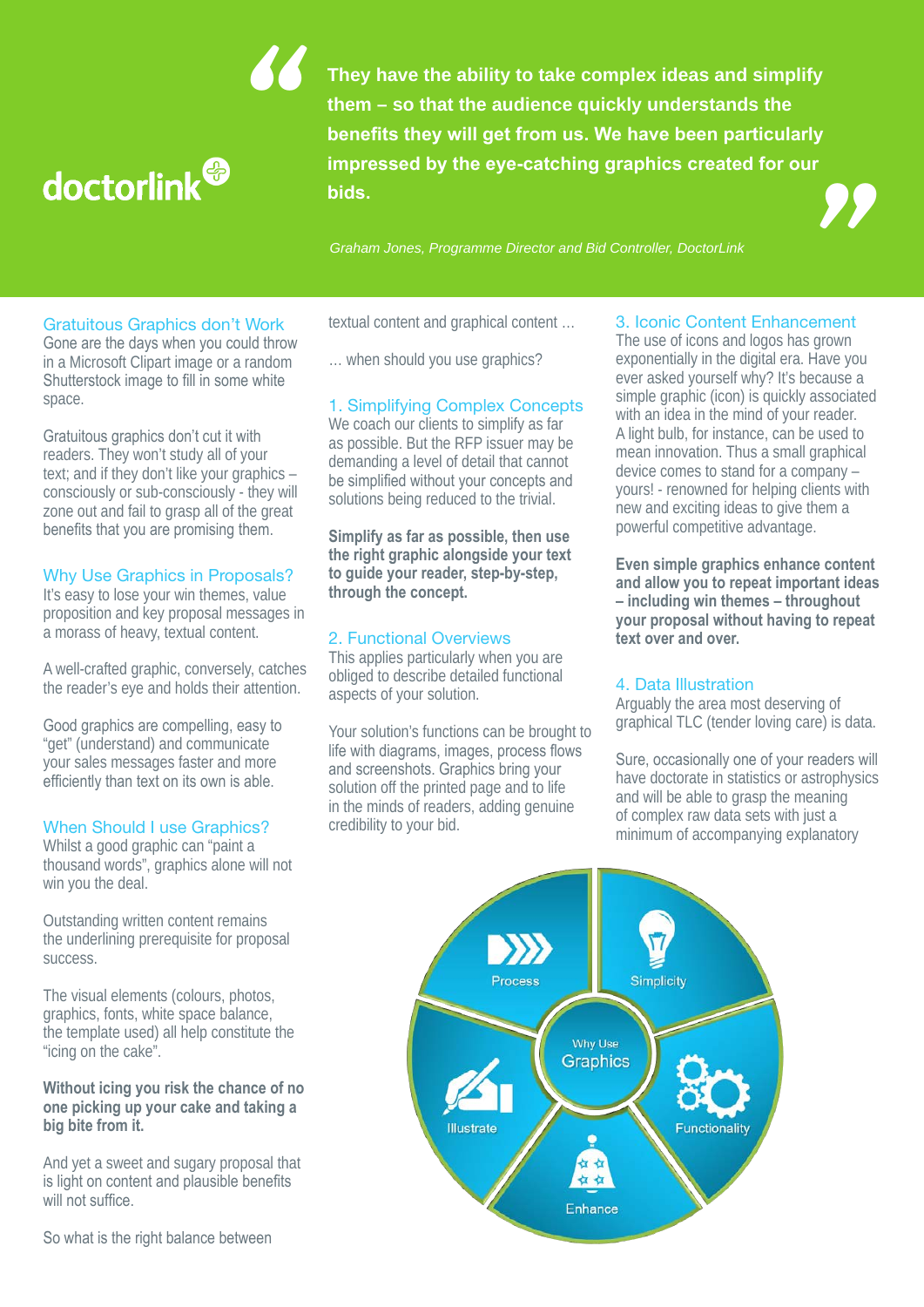**Good graphics are compelling, easy to "get" (understand) and communicate your sales messages faster and more efficiently than text on its own is able. Textual content remains essential - graphics are the "icing on the cake".**

text - but such readers are few and far between.

When the main points that you seek to **make via data are graphically summarised and beautifully illustrated, then data tables, charts and graphs all become extremely valuable sources of evidence to bolster your bold claims rather than opaque distractions.** 

### 5. Summarising Processes

The processes that your business undertakes daily may be very familiar to you, but to the uninitiated – your readers – **what you perceive as being straightforward might be mind boggling to them.** 

So make the effort to graphically highlight core process elements as graphics, thereby allowing your prospects to get a really firm handle on how you do it (and hence on the business benefits that prospects will subsequently enjoy by procuring your solution).

*"*



#### Developing the Right Graphics

Here at the Winning Proposal we help clients develop stronger and more appropriate graphics in a number of ways including:

• Taking existing graphics or outline ideas and **"professionalising"** 

**them** for you

- Talking with you about your early ideas for graphics and then **making them real** for you
- Coaching team members on the **"dos and don'ts" of graphics** in proposals
- **• Teaching the use of graphics** in workshops for your bid team



**I just wanted to share with you that I just closed one out of my two sales deals that we discussed on the course. (Second is progressing well too). I am very grateful for all I have learned from you and I truly believe that your course was a significant aid in my sales process! A big thank you from Switzerland."** <sup>or</sup><br><sup>ig</sup><br>??

# **Bloomberg**